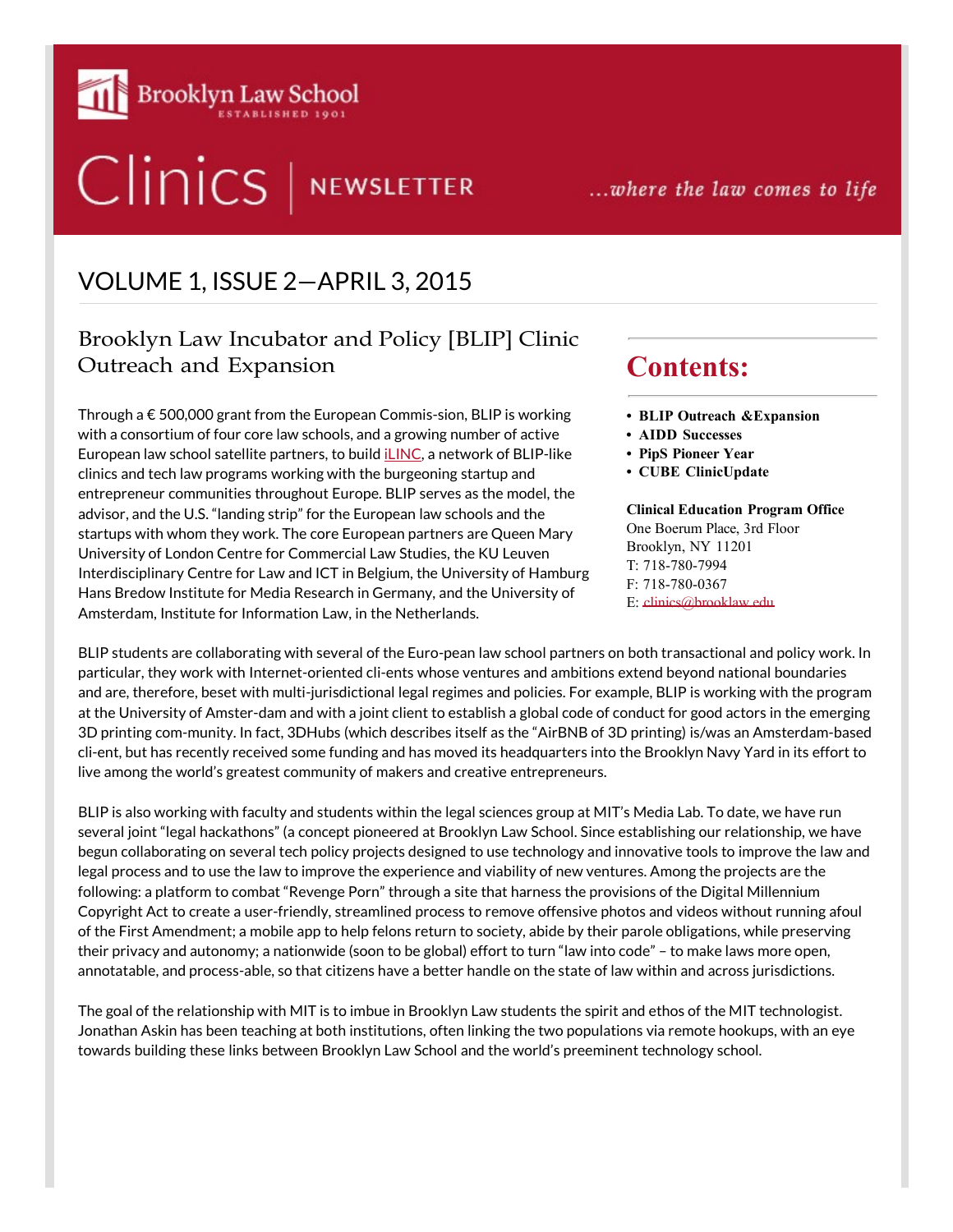## AIDD Clinic Students Petition for Civil Liberties

Two AAIDD Clinic students, Ora Lupear and Aisling Galvin, broke the ice in our newest clinic. The AAIDD Clinic was appointed as Guardian ad Litem in a 17-A Guardianship case. The parents petitioned for guardianship over their 24-yearold son who is diagnosed with a rare developmental disability called Soto Syndrome. If guardianship is granted, this young man will lose any decisionmaking rights ranging from where to live, who to marry and the right to vote and make any health care, personal or financial decisions. The Court appointed the Clinic to investigate and make a recommendation as to whether guardianship is appropriate.



After a weeks-long investigation, the students submitted their report to the parents and the Court. The following day, the young man's mother informed the Court that she was withdrawing the 17-A petition because she did not want to take away her son's "civil liberties." She wrote the following email to the students:

"This is a masterfully written report. Working with you all has been the only part in this whole process where we felt like we were still human beings, and you helped restore our faith in the court system."

The judge praised the report and, despite the petition being withdrawn, requested to meet with the students to discuss the case.

## Public Interest/Public Service (PipS) Fellowship: The Pioneer Year

This year saw the launch of the PipS Fellowship Program, a two-year (3L and post-grad) Fellowship that is essentially a full time externship during the 3L year, fol-lowed by a paid (by the host office) post-grad year. BLS students worked at the NY Legal Assistance Group (in the matrimonial, immigration and special litigation units), the Legal Aid Society (in the immigration unit), Youth Represent (offender reentry), Brooklyn Defender Services (in immigration), the NY Transit Authority and the NYC Law Department (in the Torts Division). Attending classes in the evening for the most part, the Fellows soon were immersed in the work of their offic-es. In the Law Department, the Fellows are conducting



depositions regularly. Two of the Fellows have conducted hearings in Immigration Court, while others have handled cases in other courts including Rabbinical courts, and have worked on class action litigation.

These "pioneers" have weathered a dif-ficult schedule with grace and fortitude. Neither intern nor entry-level hire, they had to find their level of work load and re-sponsibility. All have flourished admirably as their first year is winding down. The trust of their host or-ganizations is evident in the amount of work they have all as-sumed. Two of the Fellows were so successful and made such a great impression that they received of-fers of permanent employment, bypass-ing the postgraduate fellow-ship year entirely.

The selection process for next year's Fellows is underway with students placed already at the LAS, NYLAG, Brook-lyn Family Defenders, and the Law Department.